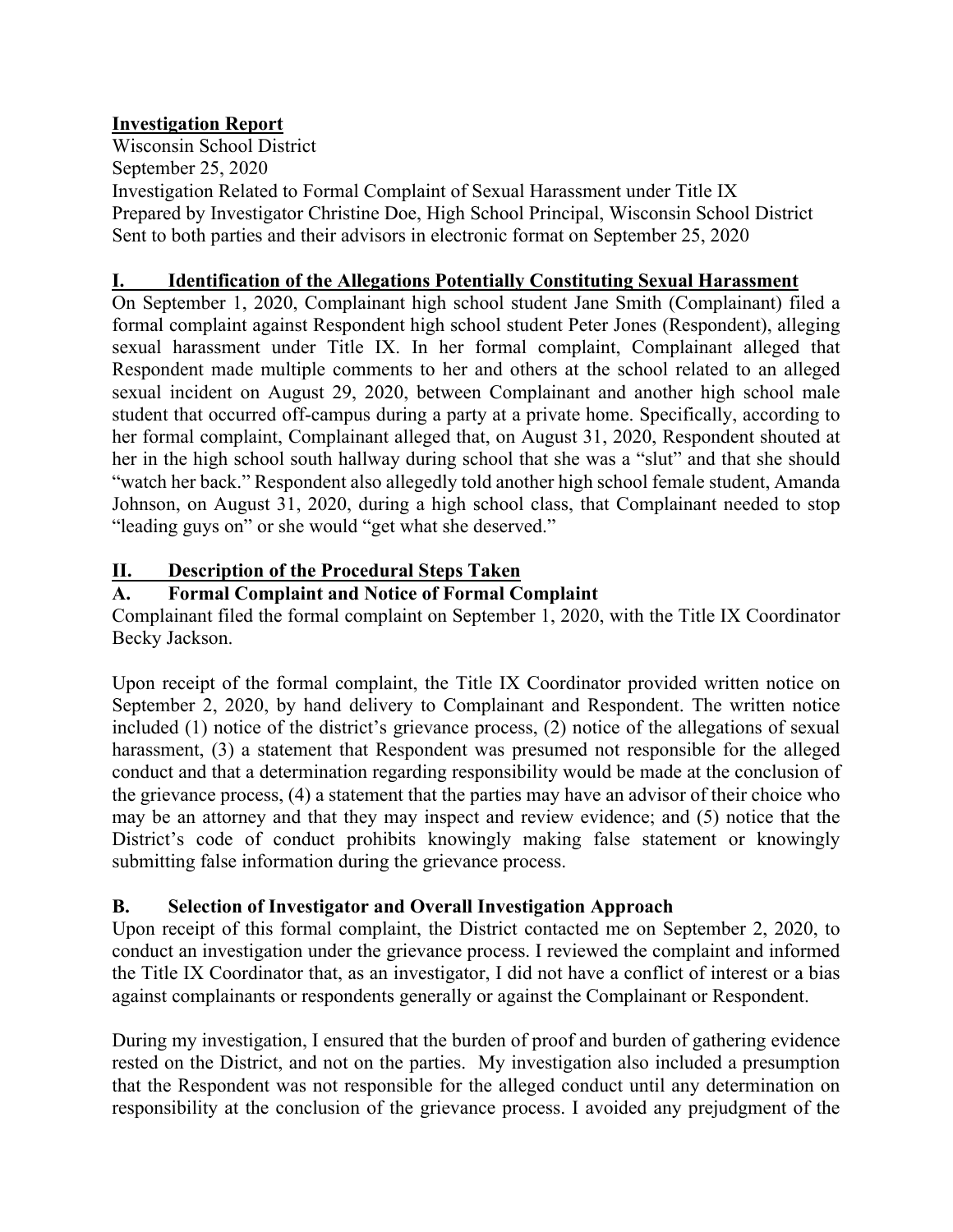facts and allegations. The standard of evidence in this matter is the preponderance of the evidence standard.

During my investigation, I did not require, allow, rely upon, or otherwise use questions or evidence that constituted, or sought disclosure of, information protected under a legally recognized privilege. No individual waived any privilege during the investigation. In addition, I did not access, consider, disclose, or otherwise use a party's records that are made or maintained by a physician, psychiatrist, psychologist, or other recognized professional or paraprofessional acting in the professional's or paraprofessional's capacity, or assisting in that capacity, and which are made and maintained in connection with the provision of treatment to the party.

Prior to the investigation, I was informed by the Title IX Coordinator of supportive measures that had been offered to Complainant. I also discussed with the Title IX Coordinator whether any dismissal of the complaint had been considered, and the Title IX Coordinator informed me that dismissal was not appropriate in this case. I also discussed and considered whether emergency removal for any student was necessary. I determined not to pursue emergency removal based on the circumstances.

### **C. Relevant Board Policies and Code of Conduct Provisions**

Prior to my investigation, I also identified relevant board policies and code of conduct provisions. In particular, I identified the applicable Title IX sexual harassment policy and grievance process. I also identified a policy that addresses student harassment under state law and a policy that addresses student bullying.

### **D. Pre-Investigation Gathering of Relevant Evidence**

Prior to the investigation, I conducted a review of relevant evidence. Specifically, I asked our high school principal to provide me with any relevant disciplinary records related to the Complainant and Respondent. In addition, I asked our technology department to search for any email between the Complaint and Respondent within the last several weeks and to retrieve any video of the Complainant and Respondent on the date of the alleged incident. No disciplinary records or emails were identified. As explained below, a video was identified that showed an interaction between the Respondent and the Complainant, as well as the Respondent and a witness.

# **E. Investigation Procedure**

# 1. Witness Interviews

On September 2, 2020, I provided by hand delivery to the Complainant written notice of an investigative interview to occur on September 3, 2020, at 4:00 p.m. at the high school office. In the written notice, I informed the Complainant that the purpose of the interview was to ask questions related to her formal complaint and that I would be participating in the interview and the high school office administrative assistant would also be present only to take notes of the interview. The notice also informed the Complainant that she could have an advisor of her choice present during the interview, but that the advisor must not engage in any conduct that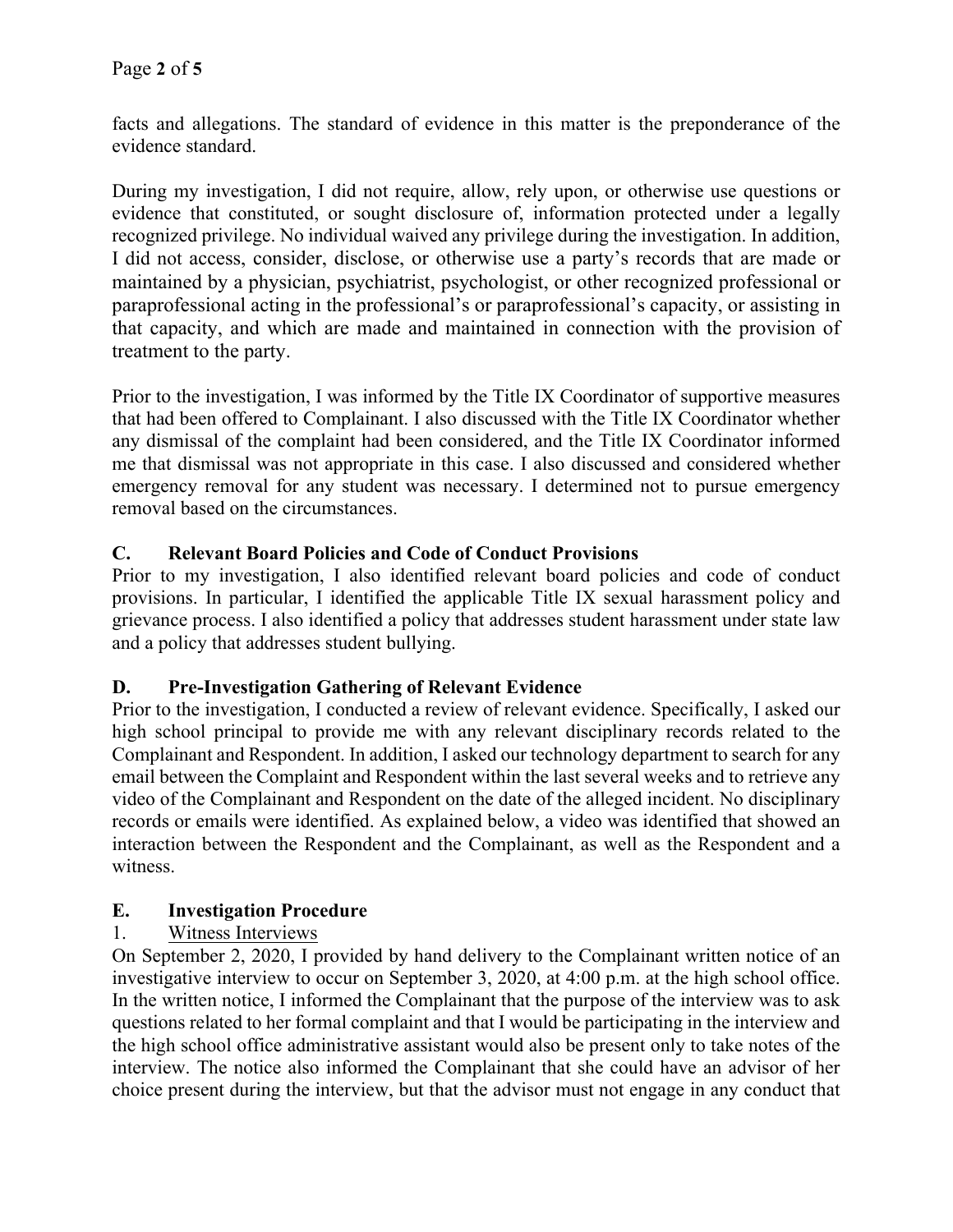disrupts the investigation during the interview, including answering questions on behalf of the Complainant. In the notice, I also informed the Complainant that she may present any relevant inculpatory or exculpatory evidence to me during the investigation and that she may present to me at any time a list of any fact or expert witness with relevant testimony to the investigation. Finally, I advised the Complainant that I expected her honesty during the interview, and that she should not engage in any action that constitutes retaliation against any individual.

On September 4, 2020, I met with the Complainant. Also present at the investigative interview were the high school administrative assistant; John Advocate, the Complainant's attorney/advisor; and the Complainant's mother. During the interview, the Complainant provided me with verbal testimony relevant to her allegations. No written statement was taken from the Complainant. The Complainant did not provide me with any relevant physical evidence. The Complainant identified one student, Amanda Johnson, who she identified as a relevant witness.

On September 4, 2020, I provided by hand delivery to Amanda Johnson written notice of an investigative interview to occur on September 8, 2020, at 4:00 p.m. at the high school office. In the written notice, I informed the witness that she has been identified as a potential witness who may have information that is relevant to a pending investigation, that the investigation related to events alleged to have occurred in late August, and that she has not been accused of any misconduct. I advised the witness that I expected her honesty during the interview, and that she should not engage in any action that constitutes retaliation against any individual.

On September 8, 2020, I met with Amanda Johnson. Also present at the investigative interview were the high school administrative assistant and Ms. Johnson's father. During the interview, Ms. Johnson provided me with verbal testimony relevant to the allegations. No written statement was taken from her, and she did not provide me with any relevant physical evidence.

On September 8, 2020, I provided by hand delivery to the Respondent written notice of an investigative interview to occur on September 10, 2020, at 4:00 p.m. at the high school office. In the written notice, I informed the Respondent that the purpose of the interview was to ask questions related to a formal complaint of sexual harassment. The other contents of the notice were similar to the contents provided to the Complainant.

On September 10, 2020, I met with the Respondent. Also present at the investigative interview were the high school administrative assistant; Susan Counselor, the Respondent's attorney/advisor; and the Respondent's mother. During the interview, the Respondent provided me with verbal testimony relevant to the Complainant's allegations. No written statement was taken from the Respondent. The Respondent did not provide me with any relevant physical evidence. The Respondent did not provide me with any relevant witnesses.

As part of my duty to develop a complete and accurate record, on September 5, 2020, I reviewed security camera footage from the high school south hallway. The camera does not record audio. I determined that the camera showed the Respondent passing by the Complainant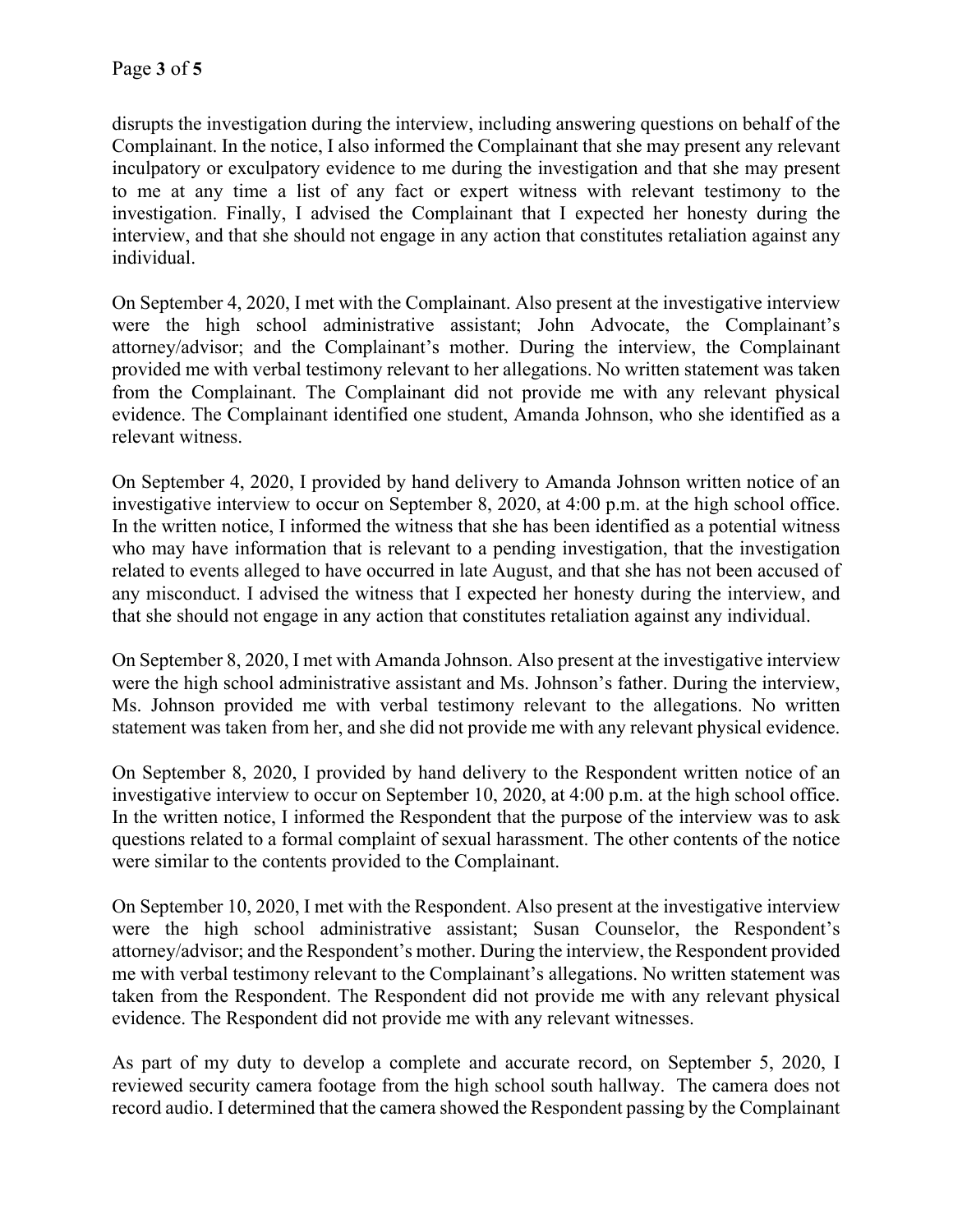and witness Amanda Johnson on August 31, 2020, at the time of the alleged incident. The video appears to show a brief interaction among those three individuals. The video did not show any other identifiable person in the area who might be interviewed as an additional witness.

### 2. Delivery of Relevant Evidence and Written Responses

On September 11, 2020, prior to completion of my investigation report, I sent in electronic format to the Complainant and the Respondent, and to their advisors, the evidence subject to inspection and review. The evidence provided included evidence upon which I did not intend to rely on in reaching my determination, as well as inculpatory and exculpatory evidence, obtained from a party or another source. The evidence provided consisted of the video and notes of investigatory interviews. In my cover letter to both parties, I informed both parties that the information is intended solely for use with the District's Title IX sexual harassment grievance process and must not be shared with anyone for another purpose. I also informed both parties that they had ten (10) days, or until September 21, 2020, to submit a written response and that I would consider their written response prior to the completion of the investigation report.

### **III. Findings of Fact and Credibility Determinations**

Based on my objective evaluation of all relevant evidence, including the written responses to the evidence provided by the parties (which are included in the investigative record), and based on my credibility determinations that were not based on the person's status, I have made the following findings of fact.

On Monday, August 31, 2020, Respondent made multiple comments to Complainant at the school. Specifically, Respondent confronted her in the high school south hallway during school and told her that she was a "slut" and that she should "watch her back." Respondent denied making these statements, but he admitted to confronting the Complainant in the hallway and asserted that he only told Complainant that she should stay away from him and his friends. However, Amanda Johnson also stated that she heard the Respondent make the statements alleged by the Complainant. Ms. Johnson also alleged that the Respondent was extremely angry, got very close to the Complainant, and used a very angry tone with Complainant. Ms. Johnson reported that she felt very uncomfortable and observed Complainant to be very afraid. Ms. Johnson reported that the Complainant did not say anything to Respondent immediately before or after the incident.

Ms. Johnson also reported that the Respondent then approached her separately in class later that same day and told her that Complainant needed to stop "leading guys on" or she would "get what she deserved." Ms. Johnson again observed the Respondent to be very angry. She stated that she did not say anything to Respondent immediately before or after this incident. Respondent admitted to talking to Ms. Johnson in class and admitted to saying that Complainant needed to stop leading guys on, but he denied making any sort of threatening statement toward Complainant.